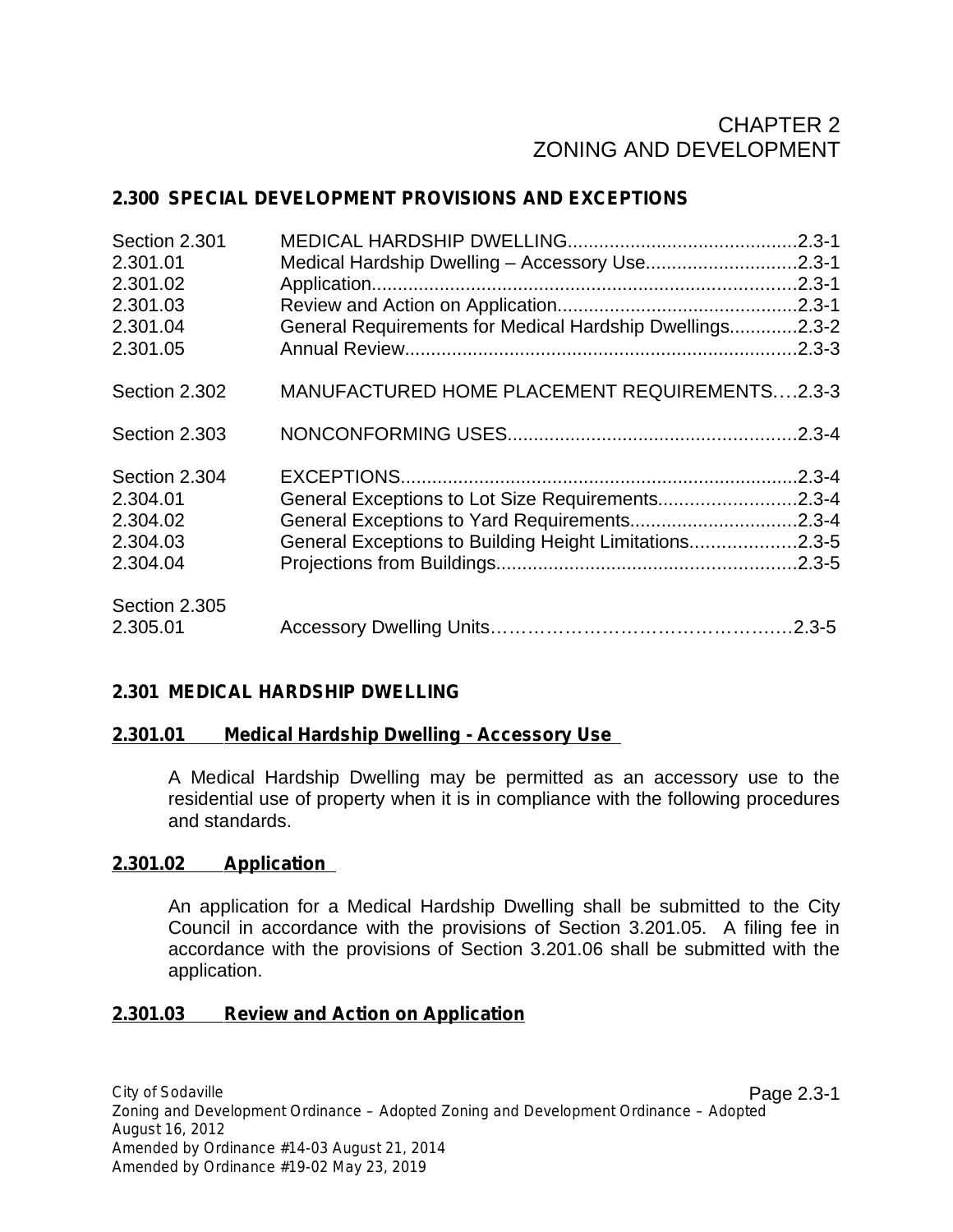- A. Council Hearing. Before the City Council may act on an application for a Medical Hardship Dwelling, it shall consider the application at a public meeting. Notice of the public meeting shall be mailed at least 10 days prior to the meeting to all owners of property located within 100 feet of the exterior boundaries of the property where the Medical Hardship Dwelling is proposed to be located. Mailed notice shall be consistent with Section 3.202.01.
- B. Council Action. After all written and oral testimony has been taken, the City Council shall approve, deny, or approve with conditions or modifications, the application, based upon consideration of the general provisions in Section 2.301.04.

### **2.301.04 General Requirements for Medical Hardship Dwellings**

- A. Accessory Use. The Medical Hardship Dwelling shall be the second dwelling on a lot with an existing single-family dwelling.
- B. Duration. The Medical Hardship Dwelling shall be temporary.
- C. Occupation. The Medical Hardship Dwelling shall be occupied by either (1) the person(s) who is dependent on the party living in the principal dwelling on the property, or (2) the person who is the caretaker for the person(s) with the medical hardship. In the event the principal dwelling is occupied by the person(s) with the medical hardship, the caretaker(s) shall occupy the temporary dwelling.
- D. Medical Hardship. The person with the medical hardship must be either partially or fully dependent on the caretaker. This dependency must be shown at the time of application and shall be continuing circumstance as long as the temporary dwelling remains on the property. No alternative method of relieving the hardship shall be readily available.
- E. Qualifications. The person or persons with the medical hardship must meet one of the two following circumstances: (1) A licensed Oregon physician has provided a written statement that a medical hardship exists and the afflicted person requires daily supervision or care; or (2) the person(s) to be cared for has provided documentation of being 65 years of age or older.
- F. Caretaker. If the caretaker is not a relative of the person(s) with the medical hardship, proof must be shown that the caretaker is authorized to provide daily supervision or care to the person(s) with the hardship.
- G. Type of Dwelling. The medical hardship dwelling may be a manufactured home, a mobile home, or a recreational vehicle, as long as there is at least *City of Sodaville Zoning and Development Ordinance – Adopted Zoning and Development Ordinance – Adopted* Page 2.3-2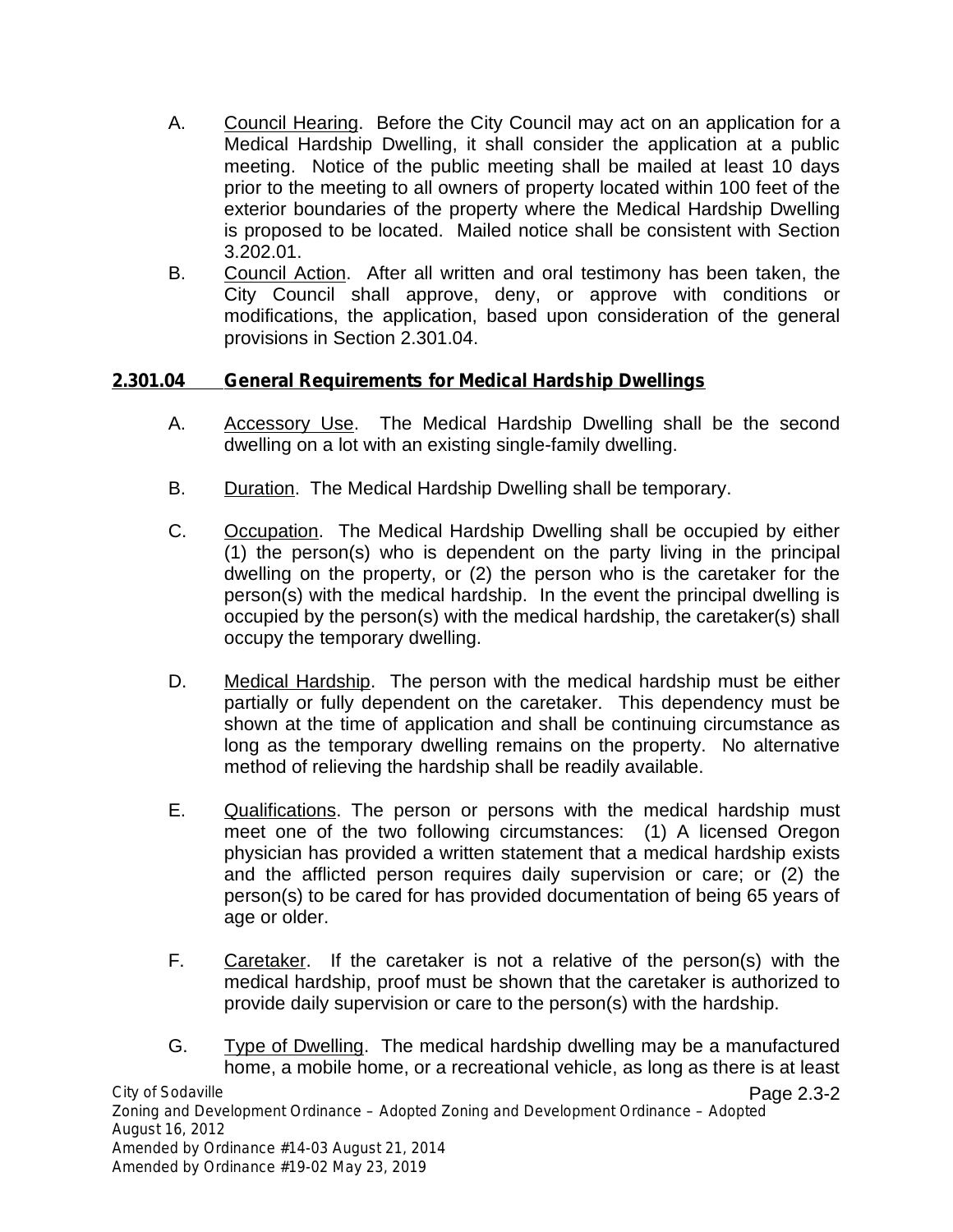100 square feet of floor area per occupant in the dwelling. The hardship dwelling shall be both safe and habitable.

- H. Utility Connections. An additional plumbing hookup to the existing sewage disposal system on the property shall be required. The hookup shall comply with the Oregon State Plumbing Code.
- I. Removal. The Medical Hardship Dwelling shall be removed within 90 days from the date the hardship no longer exists. The person(s) providing care for the person(s) with the hardship shall agree in writing to remove the hardship dwelling from the property within 90 days from the date the hardship no longer exists.
- J. Location. The Medical Hardship Dwelling shall be placed on the property so that it shall comply with all applicable zoning ordinance provisions, or the appropriate variances shall have been obtained.
- K. Compatibility. The placement of the Medical Hardship Dwelling on the property shall be generally compatible with existing development on nearby properties.

### **2.301.05 Annual Review**

Each hardship dwelling shall be reviewed once a year by the City Council. A filing fee in accordance with the provisions of Section 3.201.06 shall be submitted to the city part of the annual review. At the time of review, each permit holder shall verify, in writing, that the hardship situation has not changed substantially. If the permit is not in compliance it may be revoked by the City Council, after consideration of the circumstances involved at a public meeting.

### **2.302 MANUFACTURED HOME PLACEMENT REQUIREMENTS**

The following standards shall apply to the location of manufactured homes in the City:

- A. The manufactured home shall be a minimum of 12 feet wide and shall have a minimum floor area of 800 square feet.
- B. The manufactured home shall be equipped with continuous skirting within 8 weeks unless placed on a standard continuous concrete foundation.
- C. The manufactured home shall be equipped with a front porch which is at least four feet by six feet (4' X 6') in area and which is composed of wood or concrete.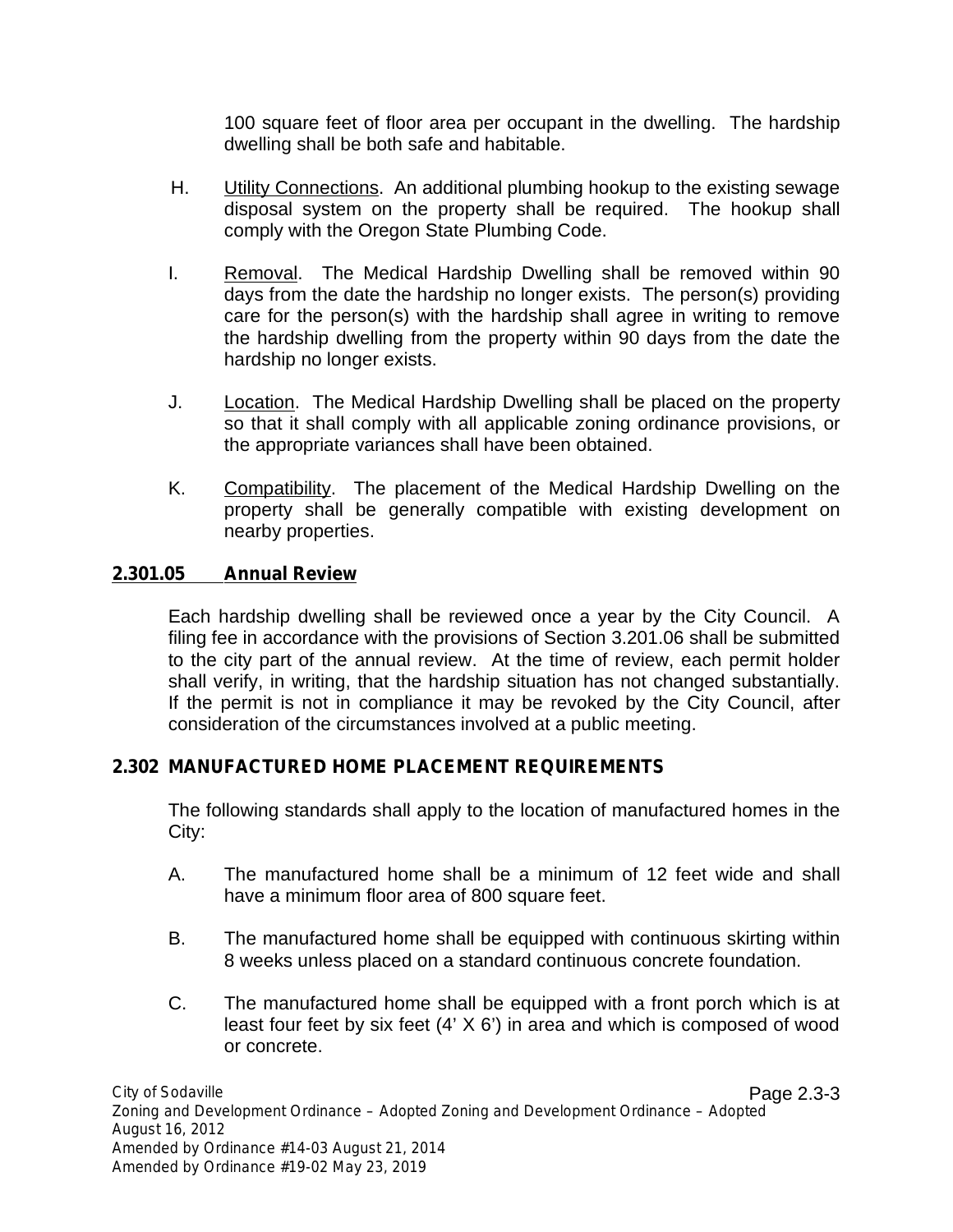- D. The manufactured home must comply with all state laws pertaining to the construction, operation and placement of manufactured homes.
- E. The manufactured home shall be equipped with an accessory storage shed which is at least 48 square feet in area and six feet (6') in height.
- F. The manufactured home shall have a pitched roof with a minimum pitch of two and one-half feet (2 1/2') in height for every twelve feet(12') in width (2 1/2:12).
- G. The manufactured home shall be connected to the city's water system. The connection shall be approved prior to occupancy of the manufactured home.

### **2.303 NONCONFORMING USES**

- A. A nonconforming use or structure may be continued but may not be altered, extended or enlarged.
- B. If a nonconforming use is discontinued for a period of one year, further use of the property shall conform to this ordinance.
- C. If a nonconforming use is replaced by another use, the new use shall conform to this ordinance.
- D. A nonconforming structure which conforms with respect to use may be altered, extended or enlarged if such construction does not cause the structure to further deviate from the standards of this ordinance.
- E. If a nonconforming structure or structure containing a nonconforming use is destroyed by any cause to an extent exceeding 80% of its valuation as indicated by the records of the County Assessor, a future structure on the site or use of the site shall conform to this ordinance.

### **2.304 EXCEPTIONS**

### **2.304.01 General Exceptions to Lot Size Requirements**

If a property ownership, consisting of the entire contiguous land holdings held in a single ownership at the time of passage of this ordinance, has an area or dimension which does not meet the minimum lot size requirements of the zone in which the property is located, the holdings may be occupied by a use permitted in the zone subject to the other requirements of the zone.

### **2.304.02 General Exceptions to Yard Requirements**

*City of Sodaville Zoning and Development Ordinance – Adopted Zoning and Development Ordinance – Adopted August 16, 2012 Amended by Ordinance #14-03 August 21, 2014 Amended by Ordinance #19-02 May 23,2019* Page 2.3-4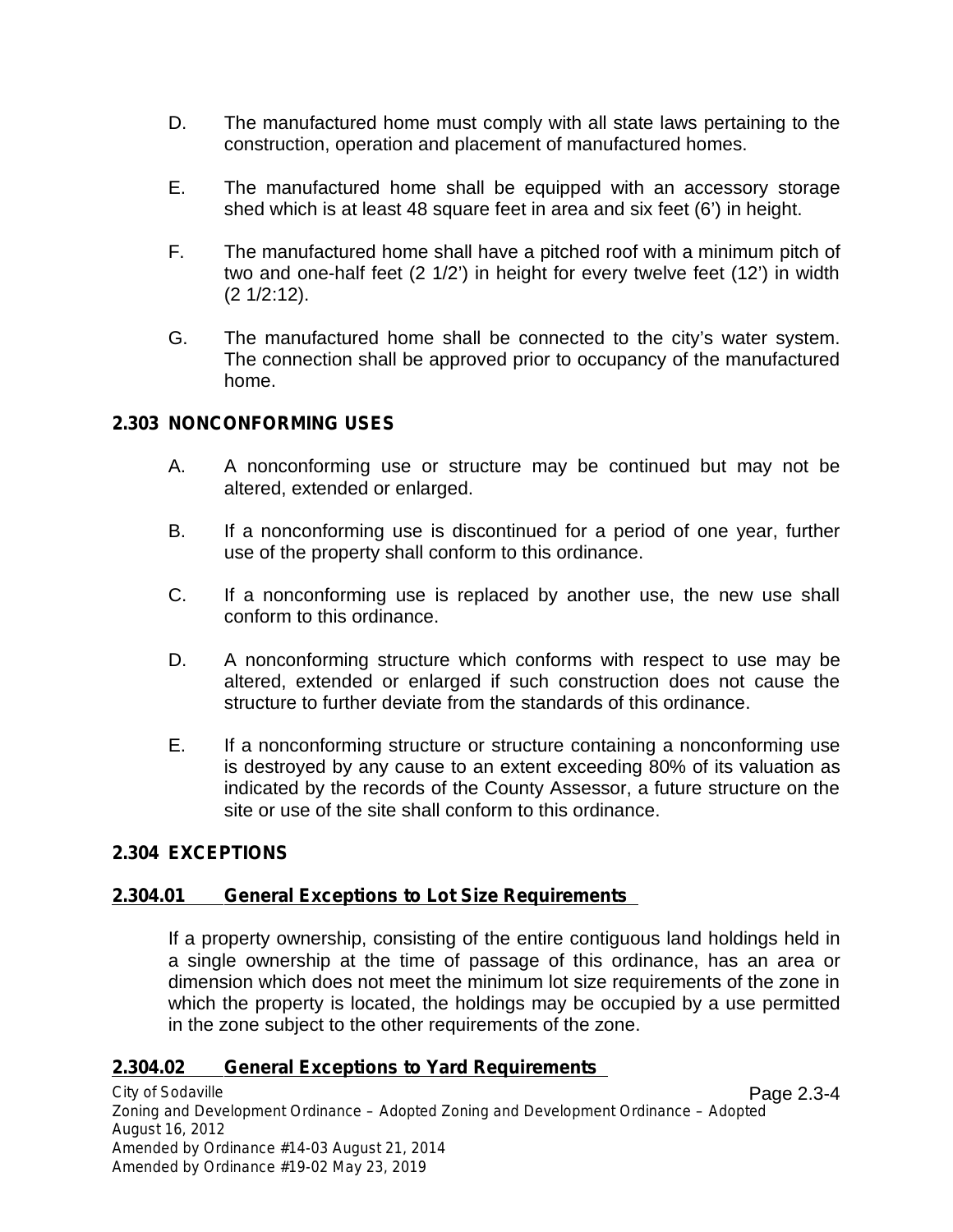The following exceptions to yard requirements are authorized for a lot in any zone:

- A. If there are buildings on both abutting lots which are within 100 feet of the intervening lot, and the developed lots have front yards of less than the required depth for the zone, the depth of the front yard of the intervening lot need not exceed the average depth of the front yard of the abutting lots.
- B. If there is a building on one abutting lot which is within 100 feet of the lot, and the developed lot has a front yard of less than the required depth for the zone, the front yard of the lot need not exceed a depth halfway between the depth of the front yard of the abutting developed land and the required front yard depth.

#### **2.304.03 General Exceptions to Building Height Limitations**

Vertical projections such as chimneys, spires, domes, towers, aerials, flagpoles and similar objects not used for human occupancy are not subject to the building height limitations of this ordinance.

No provision of this Ordinance shall be deemed to apply to antenna support structures and/or amateur antennas used in amateur radio service as defined in 47.CFR 97.

### **2.304.04 Projections from Buildings**

Architectural features such as cornices, eaves, canopies, sunshades, gutters, balconies and upper stories and chimneys shall not project more than 24 inches into a required side yard or 48 inches into a required front or rear yard.

## **2.305 Accessory Dwelling Units**

### **2.305.01 General Requirements**

Accessory dwellings, where allowed, are subject to review and approval through a Type I procedure, pursuant to the City of Sodaville Zoning and Development Ordinance and shall conform to the following standards.

**A. Number of Units.** Two options are available subject to the following limitations: